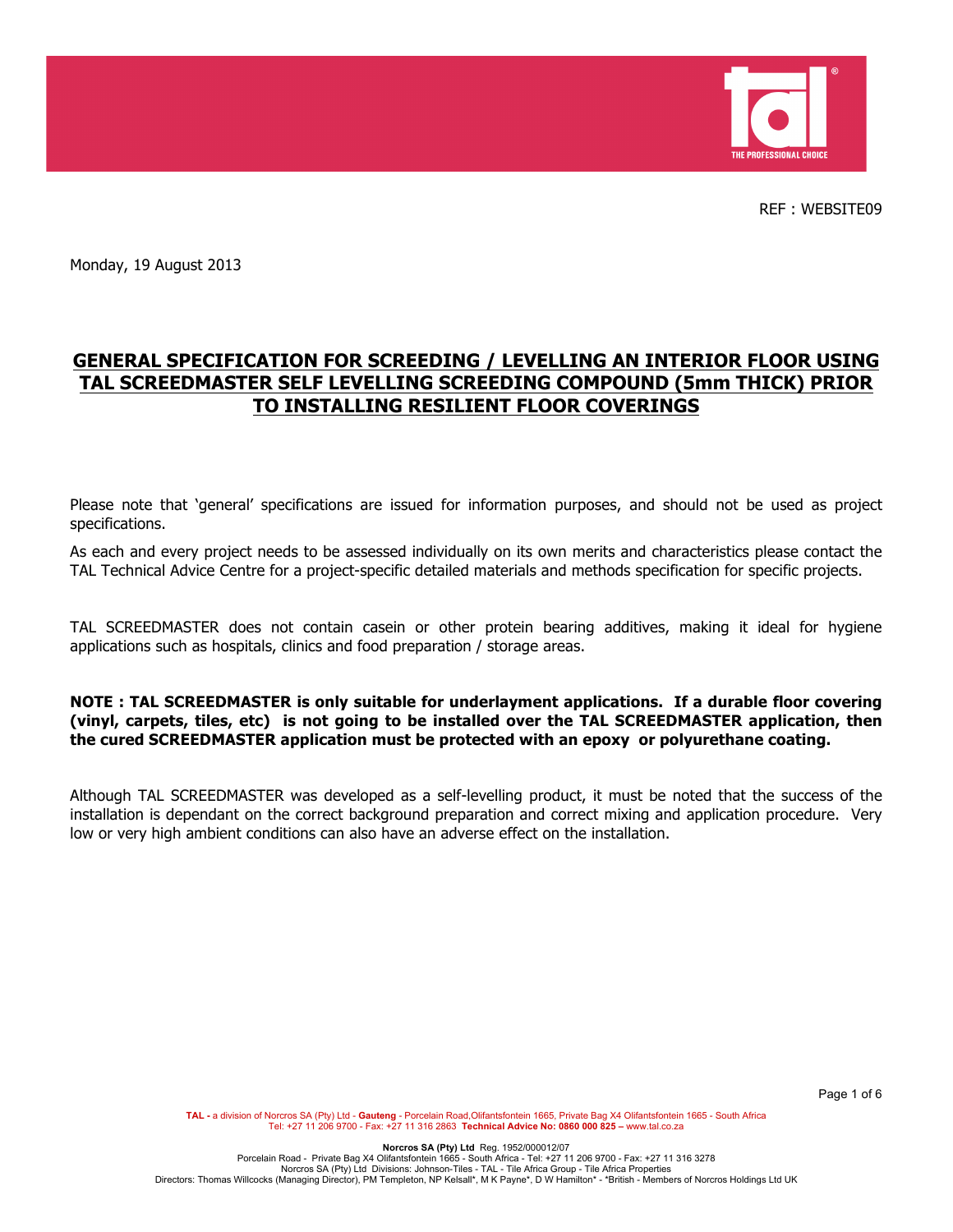**Special note must be taken of the following :**

• **ALL SURFACE BEDS MUST HAVE A DAMP PROOF MEMBRANE, AND ALL NEW CONCRETE WORK AND SCREEDS MUST HAVE A MOISTURE CONTENT OF 5% OR LESS BEFORE THE SCREEDING APPLICATION CAN BE COMMENCED.**

**Should there be no damp proof membrane below a concrete surface bed or if prevailing moisture levels do not attain 5% or less then TAL X-SHIELD VAPORSTOP HB must be applied before the TAL SCREEDMASTER application. Please contact TAL for a specification for the application of VAPORSTOP HB if required.** 

- **AMBIENT TEMPERATURES BETWEEN 10°C - 30°C MUST BE MAINTAINED THROUGHOUT INSTALLATION AND CURING.**
- **THE FLOOR SLAB MUST HAVE A MINIMUM TEMPERATURE OF 10°C DURING THE SCREEDMASTER APPLICATION.**
- **THE TEMPERATURE OF THE WATER MUST BE BETWEEN 15 - 25°C WHEN MIXED WITH SCREEDMASTER.**
- **Low floor slab and/or ambient temperatures and water temperatures will have a detrimental effect on the curing of the TAL SCREEDMASTER, ie full cure will never be achieved.**
- **High floor slab and/or ambient temperatures and water temperatures will result in flash-setting of the TAL SCREEDMASTER and the product will not be workable.**

#### **TAL PRODUCT REQUIREMENTS**

The TAL products required for this installation are as follows

TAL RAPIDFIX TAL FLOOR PRIMER TAL FLOORKEY TAL SCREEDMASTER TAL 10mm NOTCHED FLOOR RAKE / TAL ADJUSTABLE FLOOR SPREADER TAL SPIKED SHOES TAL 12mm SPIKED ROLLER TAL PROFIX PLUS

### **1. BACKGROUND PREPARATION**

- 1.1 Allow all new concrete work and screeds to cure for at least 28 days before proceeding. All new concrete work and screeds must have a moisture content of 5% or less before the screeding application can be commenced. Ensure that the surfaces are clean and free of all traces of curing agents, laitance and contamination such as dust, dirt, grease or grime, sealing compounds, weak cement, etc, preferably by scarifying.
- 1.2 Any screeding must be firmly attached to the underlying concrete, and the substrate must be integrally sound (no crumbling, cracking, etc) and of a quality and consistency suitable to be screeded. All damaged, defective or hollow-sounding areas must be removed and the floor made good using TAL RAPIDFIX (as detailed below).

#### **2 CONSTRUCTION JOINTS**

2.1 All construction / cold joints and structural joints in the background must be extended through to the surface of the screed application in the form of voided joints. With regards to structural joints, the full width of the structural joints must be respected and extended through the screed to the surface.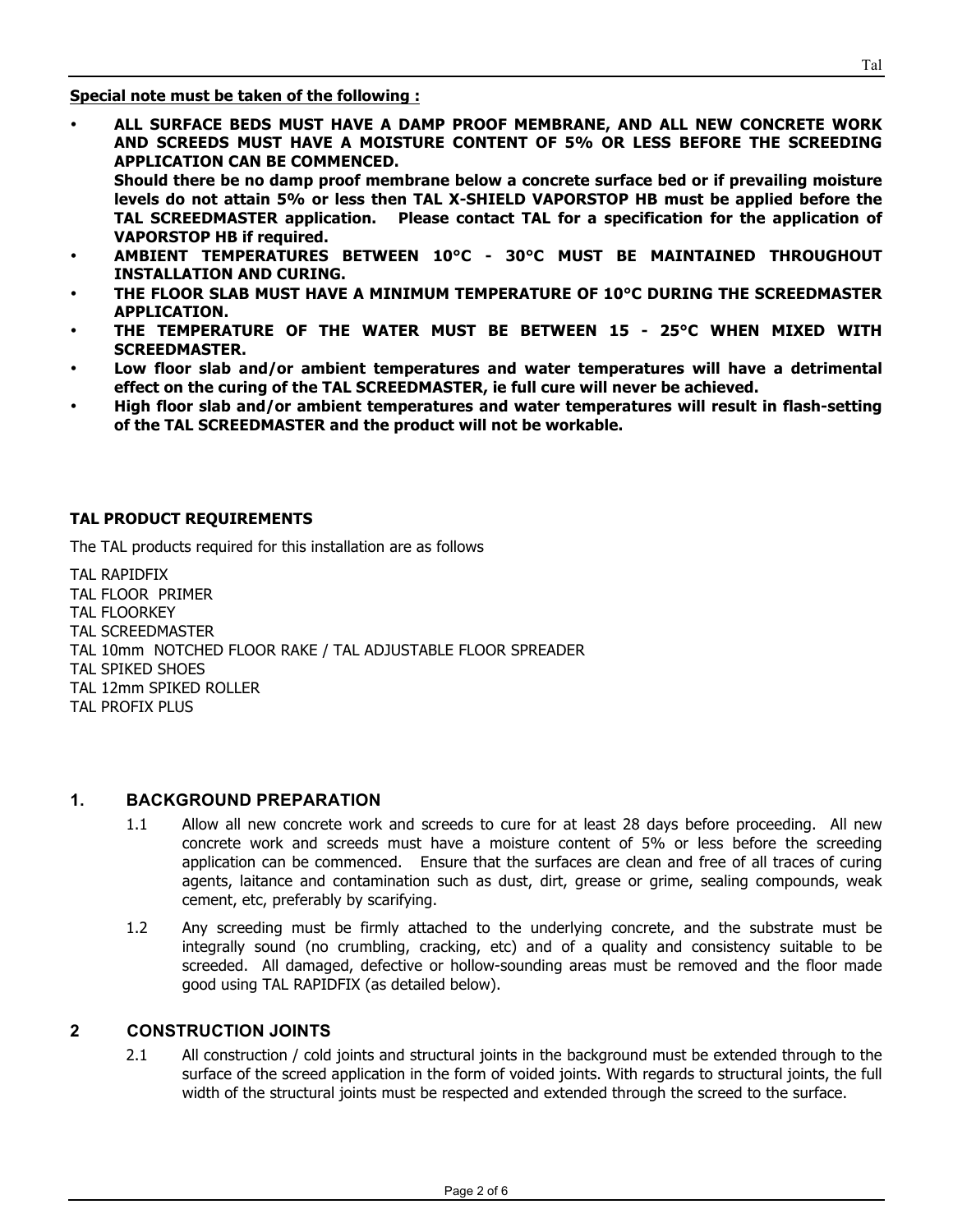2.2 All joints in the substrate, including saw cuts, must be filled with TAL SEALMASTER CORD prior to the TAL SCREEDMASTER application.

### 3 **FLOOR LEVEL SURVEY/ FLOOR TOLERANCES**

- 3.1 The success of an installation is highly dependant on the background conditions and the quality of the background preparations before pouring the TAL SCREEDMASTER.
- 3.2 Since these installations are normally 3 5mm in thickness, it is important to ensure all highs and lows are identified and addressed before applying TAL SCREEDMASTER.
- 3.3 The use of a 3m straight edge is recommended. In identifying the highs and lows the straight edge should be placed down and rotated through 360° around the centre point. This ensures that valleys and ridges are identified together with occasional highs and lows.
- 3.4 Floor Preparation Example



- 3.4.1 The illustration (Fig. 1) above shows a maximum and a minimum of 5mm in the levels. Thus between A and B a minimum of 10mm of product has to be poured to get the floor to the level of the highs at A and B. Since TAL SCREEDMASTER is normally applied with a notched rake giving final thickness of  $3 - 5$ mm it is thus important to ensure that the highs are ground (Fig. 2) or the lows are filled up using TAL RAPIDFIX (Fig. 3), normally to the floor level (datum point), before applying the SCREEDMASTER. TAL RAPIDFIX should be applied as follows :
- 3.4.2 Prime these areas with a slurry consisting of 1 part TAL FLOORKEY to 2 parts TAL RAPIDFIX (by volume), which is applied by block brush.
- 3.4.3 Add TAL RAPIDFIX to clean water and mix until the desired trowelable paste is achieved, which must be lump-free and creamy. Do not mix up more than can be used in 20 minutes. Stir occasionally whilst in use. Apply the paste to the area using a steel trowel and work to a smooth level surface. TAL RAPIDFIX can be applied from 1mm up to 50mm in a single application.
- 3.4.4 Allow these areas to dry overnight before proceeding.
- Fig. 2: must be applied where there are limitations in the final levels.
- Fig. 3: must be applied where there is more room to build on the existing levels
- 3.5 Enough product should always be applied to cover the lows and highs in the existing screed as these manifest themselves as undulations once floor coverings, especially vinyl sheeting, are applied.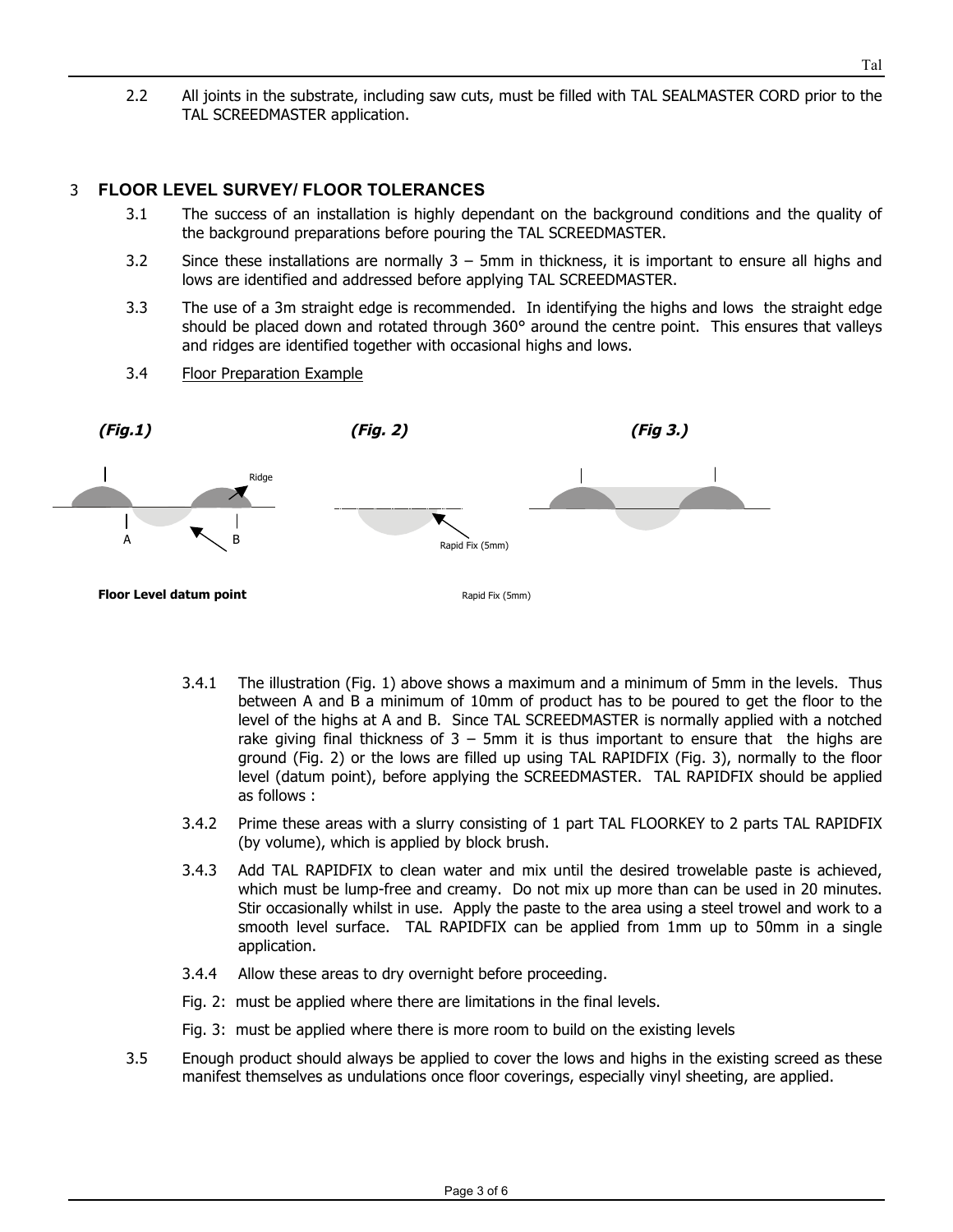3.6 Experienced personnel normally use the TAL ADJUSTABLE FLOOR SPREADER which reduces the amount of work required in the preparation stage, since with the spreader thicknesses above 10mm can be achieved in one application. The bubble bursting stage is eliminated in this case.

# **4. PRIMING**

4.1 The floor must be swept to remove all traces of dust, debris and loose particles. (Vacuuming is preferred.)

### 4.2 **THE SUBSTRATE MUST HAVE A MOISTURE CONTENT OF 5% OR LESS BEFORE PROCEEDING.**

### 4.3 **Woodfloated (rough, porous) Surface**

4.3.1 Prime the surface with 2 liberal coats of TAL FLOOR PRIMER. The second coat must be applied in a cross-direction to the first coat once the first coat has dried.

**NOTE :** Very porous floors may require more applications of TAL FLOOR PRIMER, and each coat should be applied in a cross-direction to the previous application once the previous coat is touch dry.

4.3.2 The TAL FLOOR PRIMER application must be allowed to cure for **12 HOURS** before the TAL SCREEDMASTER installation is commenced.

# 4.4 **Powerfloated / Steelfloated (smooth, dense) Surface**

- 4.4.1 Prime the surface with a slurry consisting of **1 part TAL FLOORKEY mixed with 2 parts TAL RAPIDFIX (by volume),** which is applied by block brush.
- 4.4.2 Ensure that the TAL FLOORKEY slurry coat has dried completely and is firmly anchored to the substrate before applying a coat of TAL FLOOR PRIMER.
- 4.4.3 The TAL FLOOR PRIMER application must be allowed to cure for **12 HOURS** before the TAL SCREEDMASTER installation is commenced.

### **NOTE : Failure to allow the TAL FLOOR PRIMER coat to cure for 12 hours will result in bubbles / pinholes forming in the TAL SCREEDMASTER installation during the drying stage.**

### **5. MIXING**

# **5.1 Mixing – Manual Method**

**5.1.1** Add 22kg TAL SCREEDMASTER to 5 litres of clean water while stirring slowly with an electric drill of at least 1.1 Kilowatts with a mixing paddle attachment. **THE TEMPERATURE OF THE WATER MUST BE BETWEEN 15 - 25°C WHEN MIXED WITH THE SCREEDMASTER.** The mixing process and application should be continuous. Mix thoroughly for 5 minutes until a smooth, lump-free paste is obtained. Allow the mix to stand for 3 minutes, and then stir again for 1 minute. Stir occasionally whilst in use. **DO NOT OVER WATER THE MIX.** Do not mix up more than can be used in 20 – 30 minutes.

### **5.2 Mixing – Pump Method**

**5.2.1** Please refer to flooring contractor for mixing methods. **(THE TEMPERATURE OF THE WATER MUST BE BETWEEN 15 - 25°C WHEN MIXED WITH THE SCREEDMASTER.)**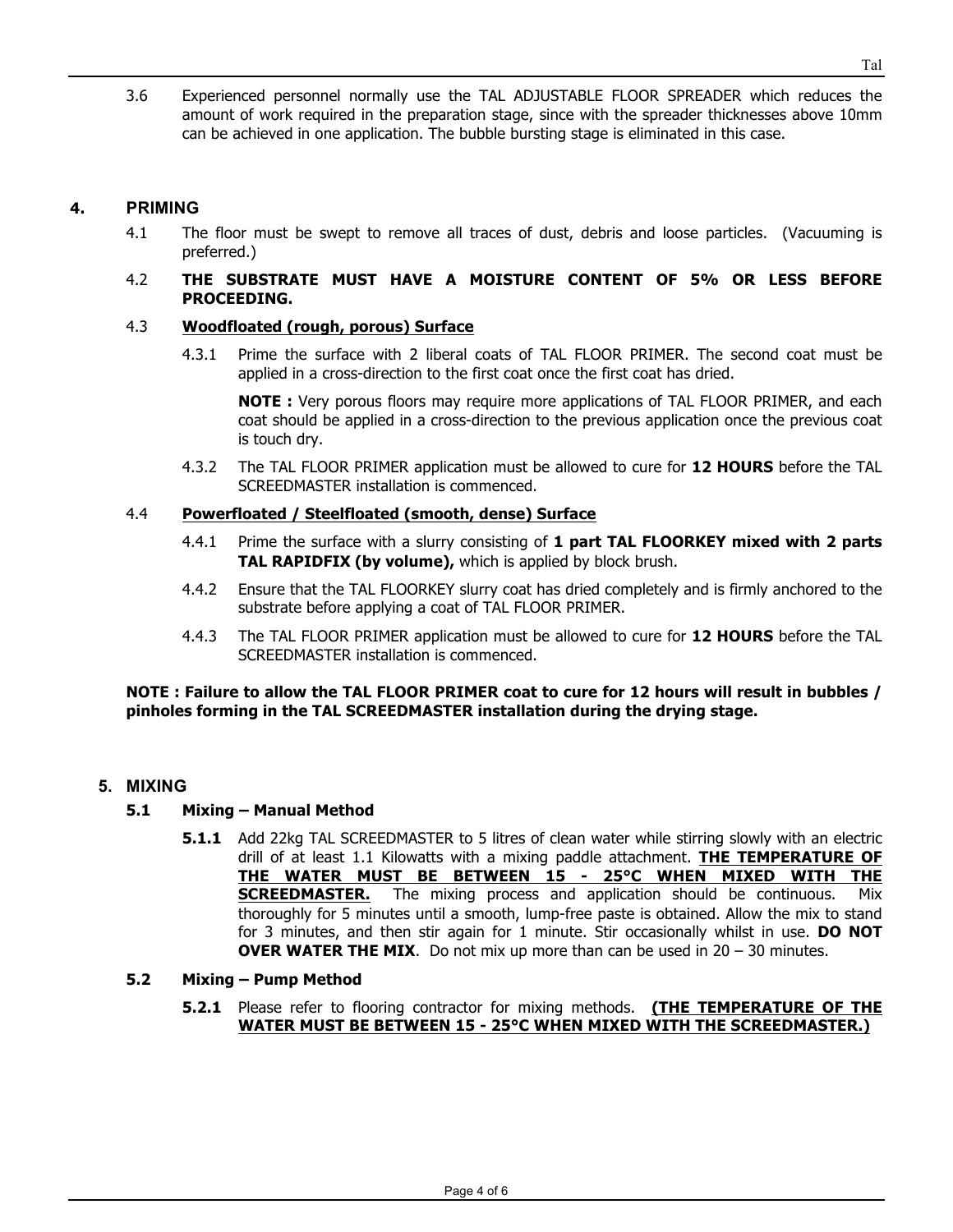### **6. SCREEDMASTER APPLICATION**

- 6.1 Pour the mix onto the floor and spread with a TAL NOTCHED FLOOR RAKE or a TAL ADJUSTABLE FLOOR SPREADER to the required thickness. (The size of the notch of the TAL FLOOR RAKE or the height adjustment of the TAL ADJUSTABLE FLOOR SPREADER will determine the thickness.)
- 6.2 TAL SPIKED SHOES must be worn during the installation. Roll the area using a TAL SPIKED ROLLER to facilitate the release of any trapped air to produce a smooth surface, and to allow it to dry.
- 6.3 TAL SCREEDMASTER should be applied in thicknesses exceeding 3mm to obtain optimum results. TAL SCREEDMASTER can be applied up to 16mm thick in a single operation.
- 6.4 All construction / cold joints and structural joints in the background must be extended through the screed layer to the surface in the form of voided joints. With regards to structural joints, the full width of the structural joints must be respected and extended through the screed to the surface.
- 6.5 Voided joints should also be located around the perimeter of all floors, against obstructions fixed to the structural background, and around all protruding fixtures such as walls, columns and stairs.
- 6.6 In addition to the above, if the TAL SCREEDMASTER application thickness is to be 10mm or greater, bay divisions and voided construction joints should also be incorporated in the screed layer as for normal sand/cement screeds and toppings in accordance with the SABS Code of Practice.



- 6.7 Ideally, all doors should be removed. Doorways should be blocked off with foam tape. It is normally recommended to apply TAL SCREEDMASTER before skirting boards have been installed. If boards are in place already, these should be covered with masking tape to avoid staining with product. Apply product starting with all rooms (1) and ending with the passages (2). Bigger rooms or areas could be subdivided into smaller areas using foam tape. This reduces the risk of cold joints. Once product has set, the foam tape should be removed and all channels left behind should be filled with TAL SCREEDMASTER, and subsequently sanded down once set.
- 6.8 **Note:** Any lumps or unmixed product should be removed while product is still wet, normally done during the bubble bursting stage of the installation.
- 6.9 Should a further build be required, this can be done once the first application has cured for 24 hours. The surface must be primed with 2 liberal coats of TAL FLOOR PRIMER. The second coat must be applied in a cross-direction to the first coat once the first coat has cured. The TAL FLOOR PRIMER application must be allowed to cure for **12 HOURS** before the next layer of TAL SCREEDMASTER is applied.

# **7. DRYING TIMES & SURFACE FINISH**

- 7.1 New screeds should be protected from building operations and other trades until fully cured.
- 7.2 The floor must be left to cure for 24 hours, depending on site and ambient conditions. Before floor coverings are installed a further Floor Level Survey should be carried out on the floor using a 3m straight edge, as before. Any highs must be identified and removed by rubbing using a corundum stone. Any lows must be filled using TAL SUPERSCREED mixed with TAL SCREEDBINDER (replacing the water in the mix).